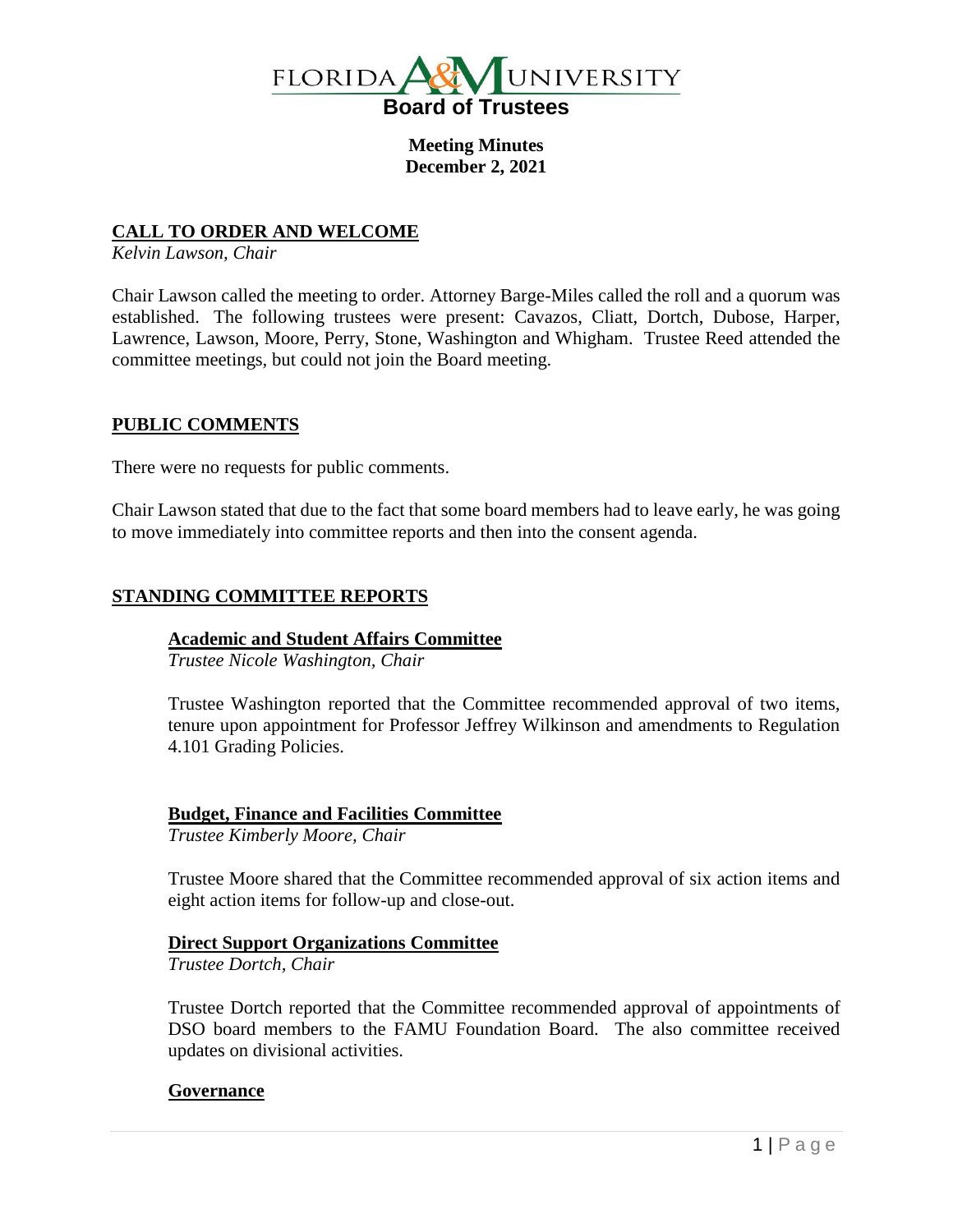

## *Trustee Thomas Dortch, Chair*

Trustee Dortch reported that the Governance Committee recommended approval of a four percent (4%) raise for President Robinson and a 15% bonus. The Committee also heard a government relations update from Danielle McBeth. Board members were also encouraged to attend the Association of Governing Boards annual conference.

**Special Committee on Athletics**

*Kelvin Lawson, Chair*

.

Chair Lawson shared that the Committee supported a vote of confidence for Vice President Gosha. The Committee also received an update on the budget.

# **Strategic Planning/Performance Measures Committee**

*Trustee Kristin Harper, Chair*

Trustee Harper stated that the Committee heard an update regarding the strategic plan and would provide another update in February.

### **Audit and Compliance Committee**

*Trustee Ann Marie Cavazos*

Chair Lawson recognized Trustee Cavazos for the Audit and Compliance Committee report. She reported that the Committee approved the Audit and Compliance Committee Charter, as well as the Division of Audit Charter. The committee also heard updates from the Office of Compliance and the Division of Audit.

### **CONSENT AGENDA**

Chair Lawson said he wanted to quickly review the items that were on the consent agenda just so that everyone was on the same page. He shared the following:

> "We approving two sets of minutes, September 16, 2021, as well as October 21. From Academic and Student Affairs they were approving tenure for Dr Jeffrey Wilkson. Also, Academic Affairs Regulation 4.101 Grading Policy. Audit and Compliance, we are approving audit and Compliance Committee charter. The Division of Audit charter. For Budget, Finance and Facilities, we are approving the SGA carry forward for activities and service fees. We're also approving the amendment for Regulation 3.020 Waiver of Tuition and Fees, Stem Waiver, Free seat waiver, Grandparents Waiver. Additionally, we are approving the Bragg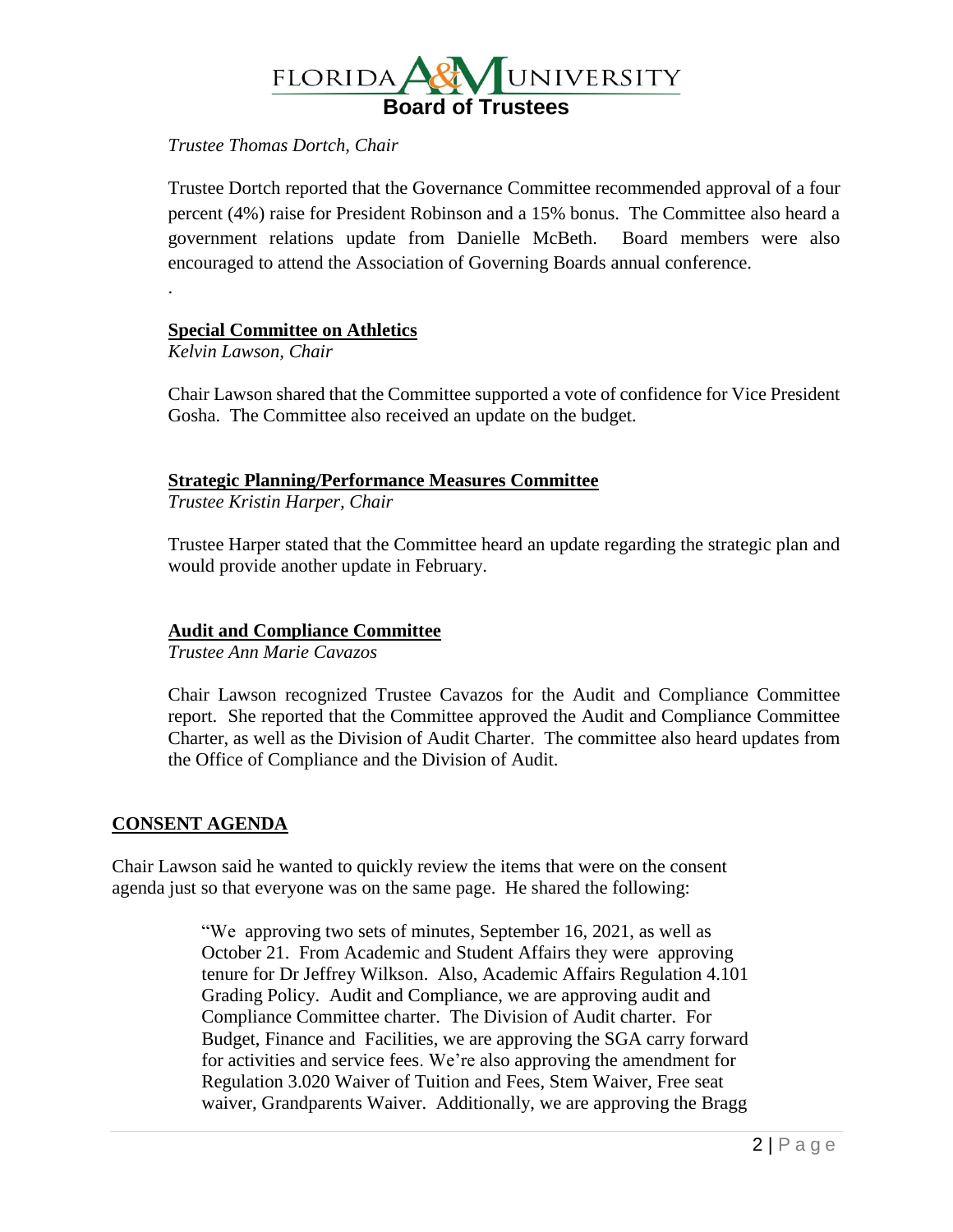

Stadium Phase Two repairs/renovation budget amendment which VP brown took us through. CASS building parking lot addition project at 1.6 million, FAMU School of Nursing lab simulation. For DSO, so we are approving of the FAMU Foundation board members that are re-elected to the board. We are approving Erica Hill as the new board Secretary, as well as the new Faculty Senate representative. From Governance, we are approving the president's bonus and pay increase, both well-deserved and from Special Committee on Athletics, we have two sets of minutes and vote of confidence for VP Gosha. Trustees is there anything that needs to be added or removed from the consent agenda. Any questions. There being any questions, no questions, all in favor please state by the sign of aye. Thank you. Motion carries."

Trustee Dortch moved approval of the Consent Agenda. The motion was seconded by Trustee Moore and the motion carried unanimously.

The printed consent agenda included the following items:

#### **Board of Trustees (BT)**

| BT <sub>1</sub> | September 16, 2021 Minutes |
|-----------------|----------------------------|
| BT <sub>2</sub> | October 21, 2021 Minutes   |

### **Academic and Student Affairs Committee (ASA)**

- ASA1 Tenure Upon Appointment for Dr. Jeffrey Wilkson
- ASA2 Academic Affairs Regulation 4.101 Grading Policies

### **Audit and Compliance Committee**

AACC1 Audit and Compliance Committee Charter

AACC2 Division of Audit Charter

#### **Budget, Finance and Facilities Committee (BFF)**

- BFF1 SGA Carryforward for Activities and Services Fees
- BFF2 Amendment to Regulation 3.020, Waiver of Tuition and Fees
	- A. STEM Waiver
	- B. Free Seat Waiver
	- C. Grandparent Waiver
- BFF3 Bragg Memorial Stadium Phase II Repairs/Renovation Budget Amendment
- BFF4 CASS Building New Parking Lot Addition Project
- BFF5 FAMU School of Nursing Simulation Lab Project

#### **Direct Support Organizations Committee (DSO)**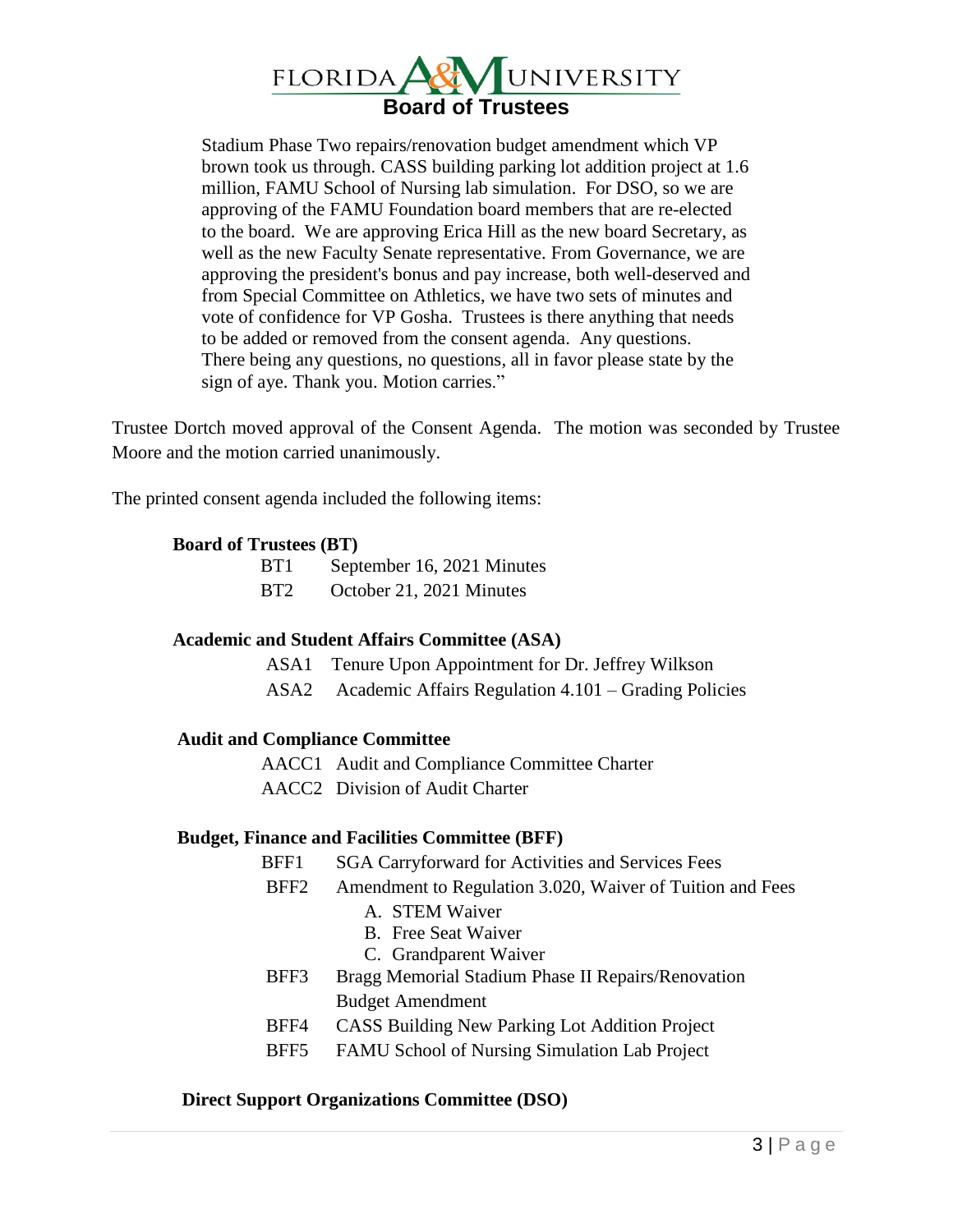

# DSO1 Approval of FAMU Foundation Board Members

- A. Re-Election to the Board
- B. Elected Board Secretary
- C. Faculty Senate Representative

## **Governance Committee (GC)**

- GC1 President's Bonus
- GC2 President's Pay Increase

Chair Lawson asked those in attendance to observe a moment of silence for alumnus Dr. Walter Smith, the  $7<sup>th</sup>$  President of Florida A&M University, who passed away Thursday, November 25, 2021. Dr. Smith left an indelible mark on the University during his tenure as president.

Next, he took a moment of silence for alumna and former Congresswoman Carrie Meek, who was a staunch supporter of Florida A&M University. Mrs. Meek passed away Sunday, November 28, 2021.

# **CLOSED SESSION FOR CYBER SECURITY**

The next agenda item was a closed session for cyber security. Chair Lawson recognized Vice President Joseph Maleszewski to provide instructions for the closed session. He stated that the reasons for the closed session were to hear an update from CIO Robert Seniors on the state of cyber security for the University and to provide follow-up information on the active directory audit, which was a security related audit conducted last year. VP Maleszewski indicated that the closed session was central to demonstrating the Board's oversight for cyber security risks to the University. He identified the attendees and the Board moved into its closed session.

Attendees: Board of Trustees President Robinson Provost Edington General Counsel Denise Wallace Attorneys David Self and Shira Thomas Chief Risk Officer – Deidre Melton Chief Information Officer – Robert Seniors Vice President for Audit – Joseph Maleszewski Huron Consultants – Matt Jones and Mikel Etxe Berria

The Board reconvened into the open session, following the conclusion of the closed session. Chair Lawson announced that the Board meeting would end after the President's report. He apologized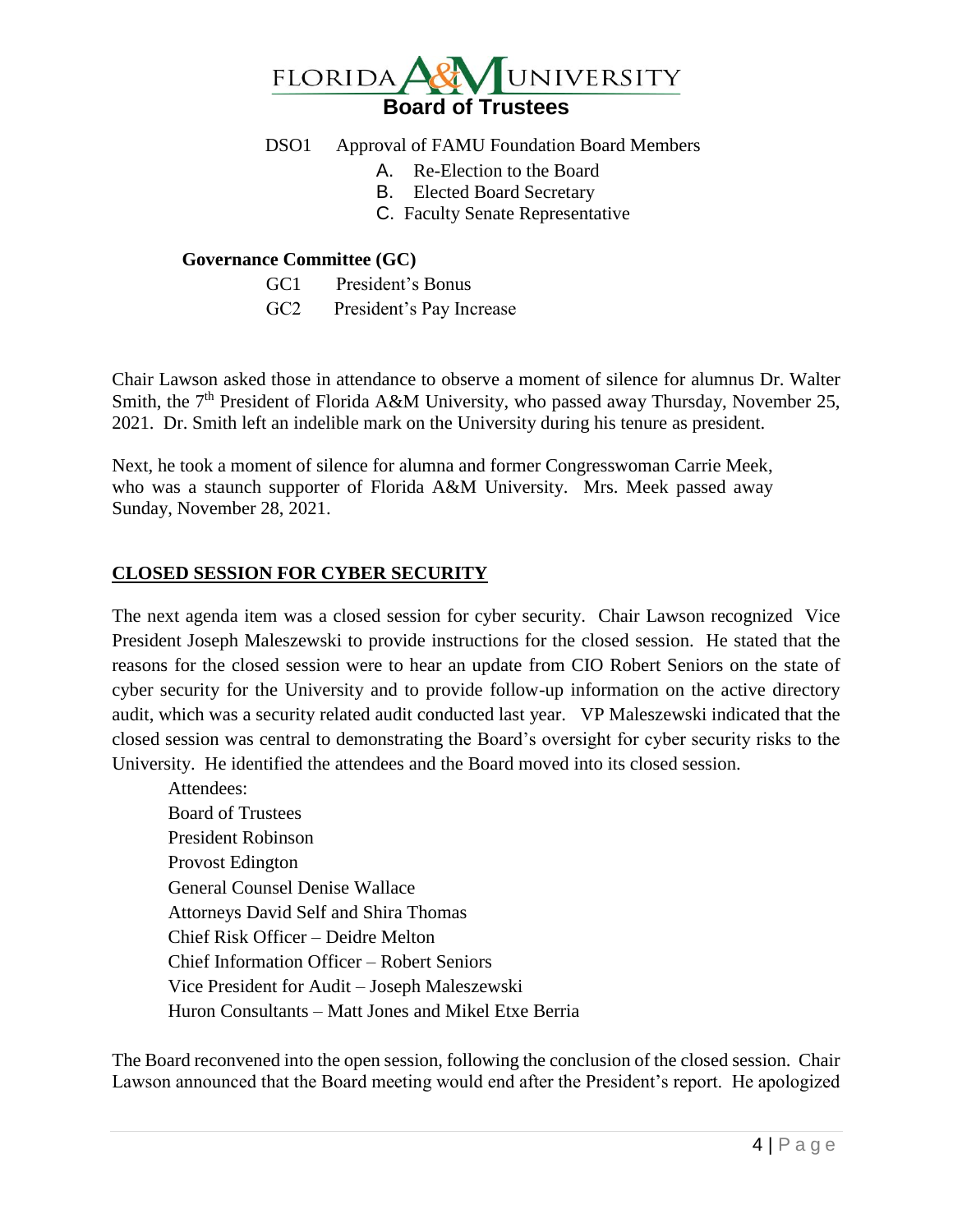

for omitting the update reports regarding the Faculty Senate and the Student Government Association.

## **PRESIDENT'S REPORT**

*Dr. Larry Robinson, President*

President Robinson started his presentation by sharing that the Rattler spirit continues to rise above the challenges presented by the pandemic. He then thanked the FAMU community for their contributions to ensure the health and safety of the University's constituents. President Robinson thanked the Board and the Board of Governors for the approval of his one-year contract. He also shared that the University is actively engaged in the "March to the Top 100."

President Robinson reviewed the status of his annual goals. He highlighted efforts and an upward trajectory towards goals three and four and the progress on goal five. He said that those metrics speak to the University's goal of being listed in the top 100 in the US News and World Report Rankings and the aspiration to become a Research One institution.

| <b>President's Annual Goals</b>                                                                                                                                                                                                                     | <b>Baseline</b>                     | 2021-2022 Goals                        |
|-----------------------------------------------------------------------------------------------------------------------------------------------------------------------------------------------------------------------------------------------------|-------------------------------------|----------------------------------------|
| <b>Goal 1: Four-year Graduation Rate/Student Retention</b><br>Increase the University's four-year graduation rate<br>a.<br>(PBF metric) to 38%;<br>Increase second year retention rate to 90.0%.<br>$\mathbf{b}$ .                                  | Graduation 34.6%<br>Retention 85.8% | Graduation 38%<br><b>Retention 90%</b> |
| <b>Goal 2: Licensure Pass Rate</b><br>Develop and execute action plans that deliver first-time<br>licensure pass rates of:<br>Nursing to 80%;<br>a.<br>Law to $80\%$ ;<br>b.<br>Pharmacy to 88%;<br>$\mathbf{c}$ .<br>Physical Therapy to 87%<br>d. | $0$ of $4$                          | $1$ of $4$                             |
| <b>Goal 3: Annual Giving</b><br>Increase annual giving to \$12M.                                                                                                                                                                                    | \$13.7M                             | \$12.0M                                |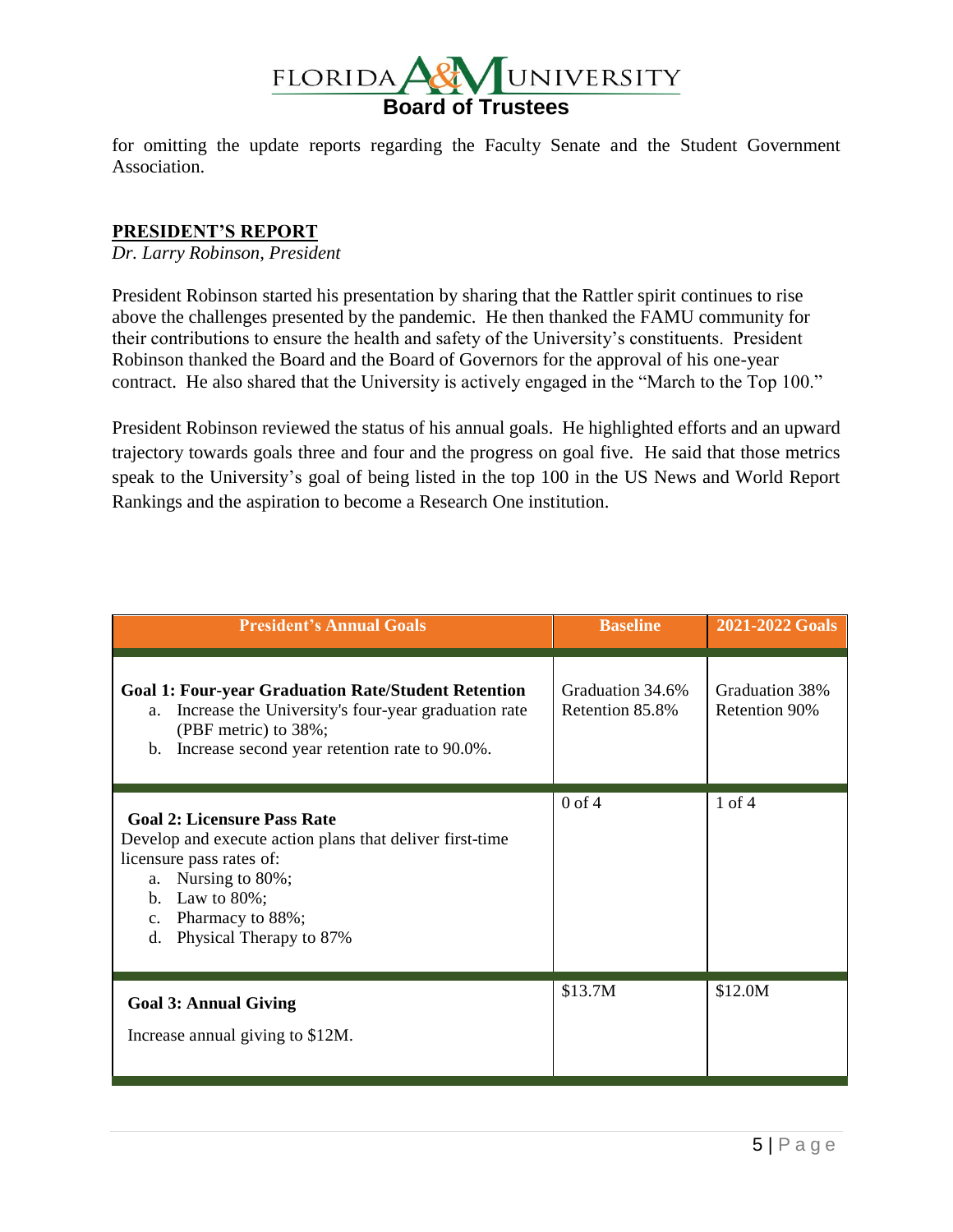# UNIVERSITY **FLORIDA Board of Trustees**

| <b>Goal 4: R&amp;D Expenditures</b><br>Increase total R&D expenditures to \$43M.                                                                                                                                                                                                                                                                                                                                                                                                  | \$44.0M                                       | \$43.0M                                          |
|-----------------------------------------------------------------------------------------------------------------------------------------------------------------------------------------------------------------------------------------------------------------------------------------------------------------------------------------------------------------------------------------------------------------------------------------------------------------------------------|-----------------------------------------------|--------------------------------------------------|
| <b>Goal 5: Organizational Leadership</b><br>Strategy Development – Develop a comprehensive<br>a.<br>and forward-looking strategic plan with input from<br>stakeholders for<br>various<br><b>BOT</b><br>and<br><b>BOG</b><br>consideration;<br>b. Talent Acquisition, Development, Retention,<br>Succession and Organizational Effectiveness.<br>Create Culture of Accountability (performance<br>$c_{\cdot}$<br>matters)<br>Produce Customer Service Improvement Initiative<br>d. | $0$ of $4$                                    | Implement all 4<br>Deliverables                  |
| <b>Goal 6: University Budget/Fiscal Management</b><br>Financial Health - Strengthen the University's financial<br>a.<br>health by achieving or exceeding a minimum debt<br>coverage ratio less than or equal to 1.0;<br>Strategic Resource Allocations - Develop and align<br>$\mathbf b$ .<br>resource allocations to adequately support the<br>University's annual strategic priorities in all areas<br>including athletics.                                                    | 1.88                                          | Debt Ration $\leq$<br>1.0                        |
| <b>Goal 7: Internal/External Relations</b><br>Continue to expand relationship-building with key<br>stakeholders, including students, faculty, staff, Boards,<br>alumni, elected officials (local, state, national),<br>corporations and the local community.                                                                                                                                                                                                                      | 100% engagement<br>across all<br>stakeholders | 100%<br>engagement<br>across all<br>stakeholders |

President Robinson shared that under the leadership of Provost Edington and Trustee Harper, work on the new the strategic plan is well underway. He stated that for the Fall 2022, 4,564 individuals had applied and 804 had been admitted, with an average grade point average of 4.01.

During the 2020-2021 year, the University awarded the following degrees: 1,466 Bachelors, 303 Masters, 28 Doctoral Research, 23 Doctor of Physical Therapy, 100 Doctor of Pharmacy and 153 Juris Doctor.